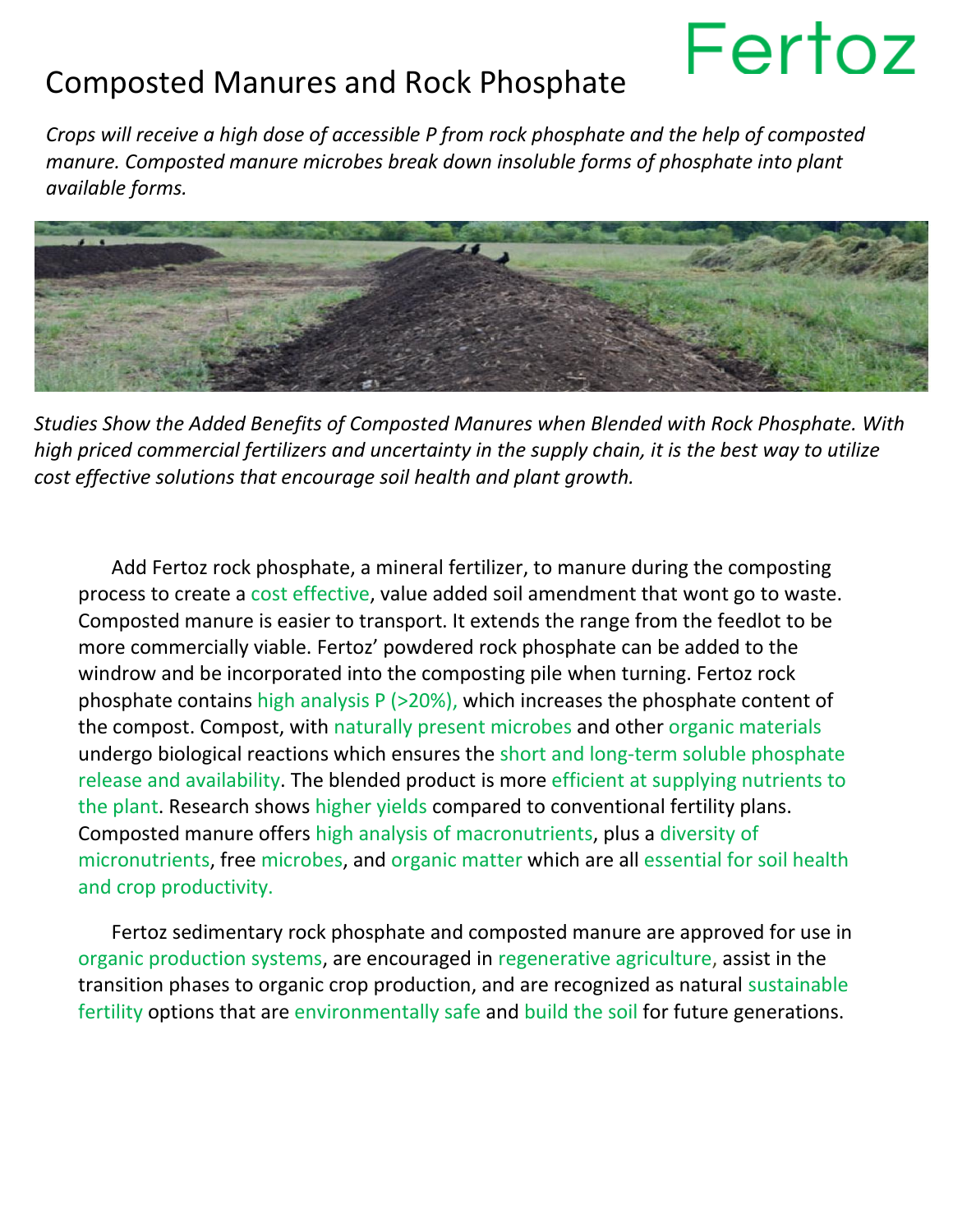*Researchers and agronomists have seen tremendous agronomic potential for blending rock phosphate and manure. Numerous research studies have been done on various soil types and crops. Some additional benefits of the blend;*

- Improves crop production and yields.
- Most studies demonstrate increased performance from rock phosphate and manure blends compared to conventional fertilizers. The blend reduces the need to use conventional fertilizers, lowering the cost of production and reducing greenhouse gas emissions from fertilizer production.
- Stimulates P mineralization while supplying, maintaining and enhancing solubility of phosphorus in plant available form for optimal uptake throughout the growing season.
- Provide direct and residual nutrients to the soil (NPKS, Ca, Mg, micros) to improve soil fertility status.
- Adds organic matter to the soil, which increases soil phosphate availability through decomposing organic matter releasing humates.
- Manure prevents P tie-up when applied to the soil due to formation of organic anions that compete with P for adsorption sites.
- Alleviate P, Ca, Mg deficiencies, as well as Aluminum toxicity in acidic soils.
- Soil pH balancing effect, improve soil physical and chemical properties.
- Promotes nutrient recycling, and a closed loop system where there is constant supply of essential nutrients.
- Provides an environmentally friendly alternative in saline environments.
- Economical, with good return on investment.

## **Specific crops are responding positively to blended Rock Phosphate and Manure**

Canola – Enhanced growth, nutrient status, total oil, protein and yield gains Chickpea – Increased nodulation, biomass, growth, seed output, and yield (grain and stover) Corn – Showed significant increases in height, tissue leaf content of P, soil available P, high grain yields, better uptake of N, P, K, Fe, Mn, Zn

Lettuce – Significant growth performance, higher soil nutrient composition Wheat – Increased grain and stover yield, total dry matter, straw yield and 1000 grains weight, increase in N and P uptake

**Nutrient levels** in composted manure are extremely variable based on animal source (beef, dairy, swine, poultry) and diet and feedlot management practices. Variability is also common within the same "lot stockpile". Good mixing is very important. Some typical NPK levels are present in the following ranges.

Nitrogen: 10-50 lbs/ton Phosphate: 4-40 lbs/ton Potassium : 8-40 lbs/ton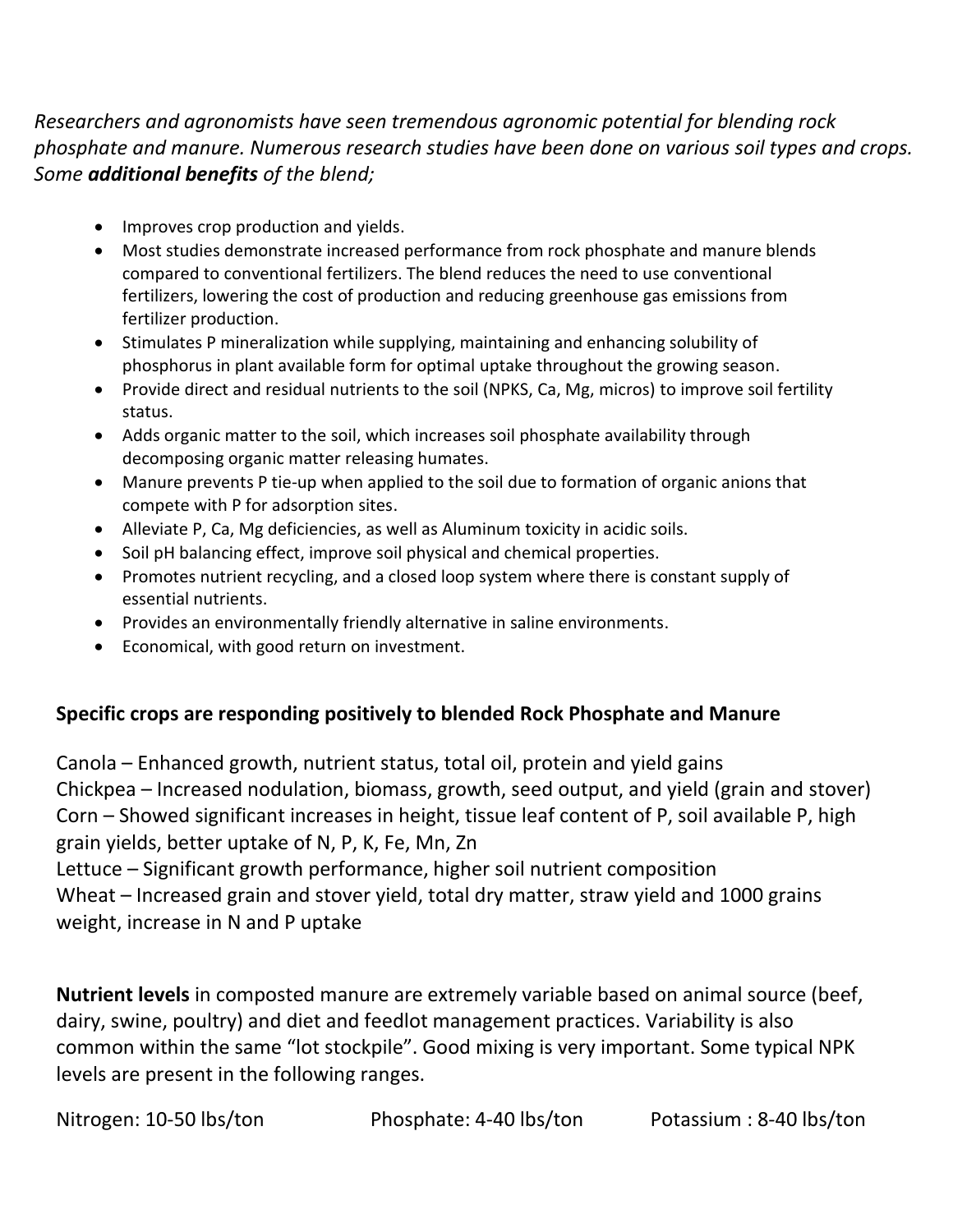**Application rates** are determined based on compost nutrient levels and soil test requirements. Based on average soil P requirements, expect to apply 2-6 tons per acre of composted manure. Approximately 200-300 lbs of rock phosphate can be added for every 3 tons of composted manure.

| <b>Treatment</b>     | Yield<br>(kg/ha) | <b>Increased</b><br>Yield (kg/ha) | <b>Increased Yield</b><br>Value (\$/ha) | <b>Cost of Fertilizers</b><br>(S/ha) | <b>Net Return</b><br>(S/ha) |
|----------------------|------------------|-----------------------------------|-----------------------------------------|--------------------------------------|-----------------------------|
| Control $(N,K)$ 2756 |                  | -                                 | $\overline{\phantom{0}}$                | $\overline{\phantom{0}}$             | $\,$                        |
| $FYM + RP$           | 5244             | 2488                              | 1141.99                                 | 127.40                               | \$1014.59/ha                |

*Net return from use of Rock phosphate and manure. Yield values from Wahid et al., 2015.*

\*Wheat price 12.50/bu (.459/kg)

*Figure from Helmy et al., 2013. Two source of rock phosphate were blended with compost and biologicals.*



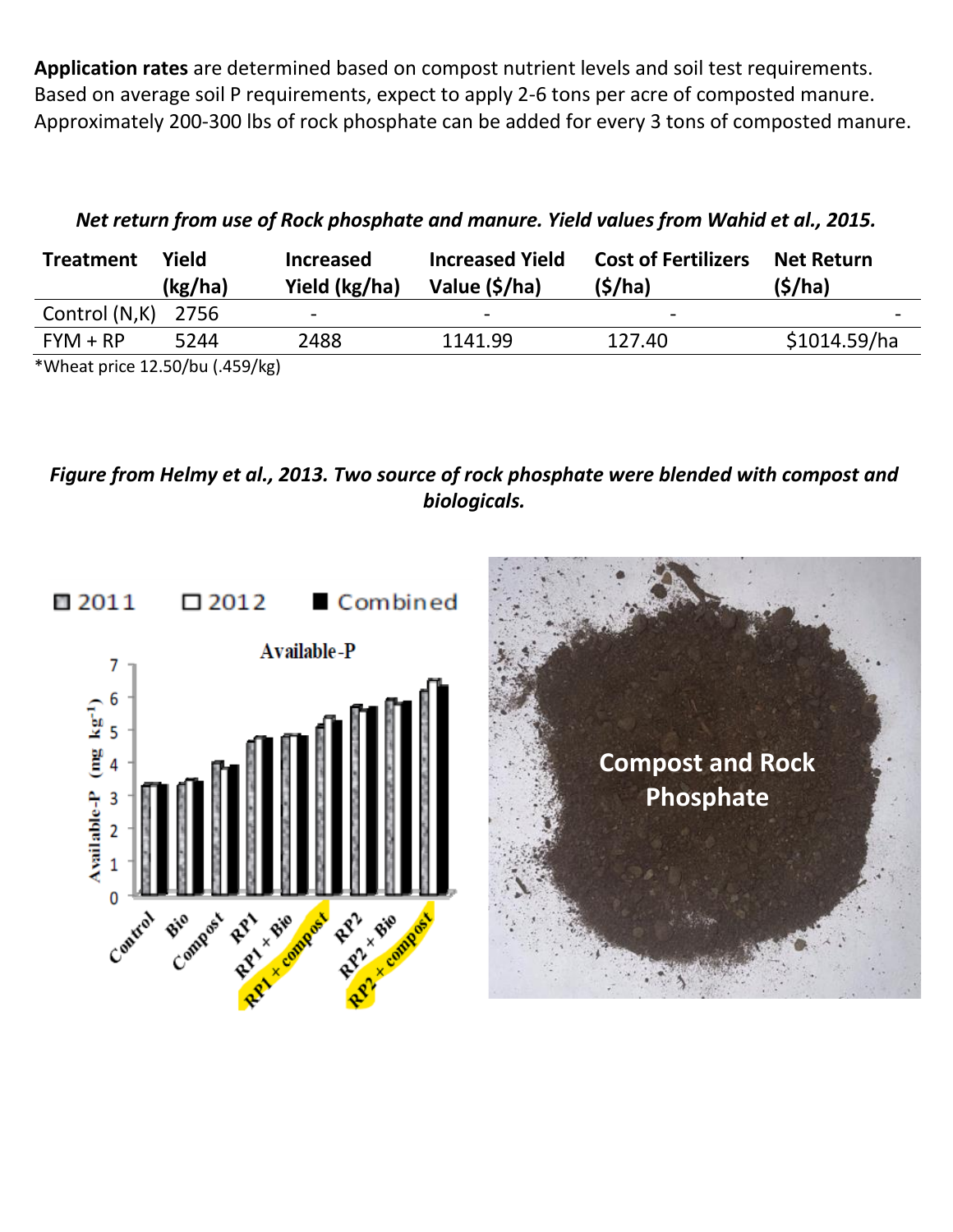| <b>Study Details (pH, crop, parameters)</b>                                                                     | Results (Yield, P uptake, P concentration in tissue, soil available P) |                 |                        |                           |
|-----------------------------------------------------------------------------------------------------------------|------------------------------------------------------------------------|-----------------|------------------------|---------------------------|
|                                                                                                                 | Control                                                                | <b>Manure</b>   | Manure + RP            | Manure + RP<br>+ microbes |
| Abassi et al., 2015, pH 6.89, Chili, poultry manure, P release over 60 days                                     | 5.25 mg/kg                                                             | 14.97 mg/kg     | 14.21 mg/kg            | 16.47 mg/kg               |
| Abassi et al., 2015, pH 6.89, Chili, poultry manure, yield over 60 days                                         | 3.5 g/plant                                                            | 9.9 g/plant     | $6.4$ g/plant          | $10.4$ g/plant            |
| Akande et al., 2005, pH 6.1, Maize and Cowpea, average residual soil P after<br>2,3,4 cropping                  | $2.6$ mg/kg                                                            |                 | 7.87 mg/kg*            |                           |
| Akande et al., 2005, pH 6.1, Maize, average yield from 2000 and 2001<br>(1T/ha poultry manure, 100 kg P2O5/ha)  | 2.75 t/ha                                                              |                 | $3.15$ t/ha            |                           |
| Akande et al., 2005, pH 6.1, Cowpea, average yield from 2000 and 2001<br>(1T/ha poultry manure, 100 kg P2O5/ha) | 1.8 t/ha                                                               |                 | 4.55 t/ha              |                           |
| Ali et al., 2014, pH 7.6, Berseem, yield from cuts 1 and 2                                                      | 2167, 1800                                                             |                 | 3167*, 2967*           |                           |
|                                                                                                                 | kg/ha                                                                  |                 | kg/ha                  |                           |
| Ali et al., 2014, pH 7.6, Berseem, plant P uptake from cuts 1 and 2                                             | 2.17, 2.58                                                             |                 | 8.23*, 7.95*           |                           |
|                                                                                                                 | kg/ha                                                                  |                 | kg/ha                  |                           |
| Alloush, 2003, pH, soil incubation and switchgrass, available P, North                                          | 4, 6.2, 3, 5.3                                                         | 38.8, 33, 58,   | 67.7, 66.6,            |                           |
| Carolina rock phos                                                                                              | mg/kg                                                                  | 49.2 mg/kg      | 116.8 109.3<br>mg/kg   |                           |
| Alloush, 2003, pH 4.2, soil incubation and switchgrass, available P, Syrian                                     | 4, 6.2, 3, 5.3                                                         | 38.8, 33, 58,   | 66.9, 61.6,            |                           |
| rock phos                                                                                                       | mg/kg                                                                  | 49.2 mg/kg      | 110.8, 108.9           |                           |
|                                                                                                                 |                                                                        |                 | mg/kg                  |                           |
| Alloush, 2003, pH 4.2, switchgrass P concentration, N. Carolina and Syrian<br>rock phos                         | $0.5 \,\mathrm{mg/g}$ dry                                              | 1.8 mg/g dry    | $2.9, 2.8$ mg/g<br>dry |                           |
| Al-oud, 2011, pH 7.87, incubation, 30 kg/ha P from rock phos, 6% manure,                                        | $4.16$ mg/kg                                                           | 8.94 mg/kg      | 14.14 mg/kg            |                           |
| available P average from 0-30 cm column                                                                         |                                                                        |                 |                        |                           |
| Awaad et al., 2009, pH 7.5, canola, yield                                                                       | 463.21                                                                 | 581.86          | 910                    | 1052.79                   |
| Awaad et al., 2009, pH 7.5, canola, P uptake                                                                    | $0.12$ kg/fed                                                          | 0.36 kg/fed     | $0.38$ kg/fed          | 0.723 kg/fed              |
| Ditta et al., 2017, pH 7.6, chickpea, 50 :50 Rock phos : compost yield                                          |                                                                        | $6.23$ g/pot    | 11.37g/pot*            |                           |
| Ditta et al., 2017, pH 7.6, chickpea, 50 :50 Rock phos : compost P in straw                                     |                                                                        | $1.4$ g/kg      | $2.8 g/kg*$            |                           |
| Helmy et al., 2013, pH 7.5, corn, 2011 and 2012 from 2 rock phos                                                | 4.93, 5.10                                                             | 6.33, 6.67      | 6.48, 6.67, 6.62,      |                           |
| sources, yield                                                                                                  | Mg/ha                                                                  | Mg/ha           | 6.74 Mg/ha             |                           |
| Khalil, 2013, pH 7.5, broad bean, yield                                                                         | 4730.29 kg/ha<br>(RP only)                                             |                 | 6484.57 kg/ha          | 7528.38 kg/ha             |
| Khalil, 2013, pH 7.5, broad bean, total P in seed and straw                                                     | 17.45 kg/ha<br>(RP only)                                               |                 | 42.29 kg/ha            | 56.17 kg/ha               |
| Sanni et al. 2016, pH 6.5, lettuce, poultry manure, post crop P in soil 1                                       | 26.49 mg/kg                                                            | 29.10 mg/kg*    | 47.7 mg/kg*            |                           |
| Sanni et al. 2016, pH 6.5, lettuce, pig manure, post crop P in soil 1                                           | 26.49 mg/kg                                                            | 39.42 mg/kg*    | 52.53 mg/kg*           |                           |
| Sanni et al. 2016, pH 6.5, lettuce, cattle manure, post crop P in soil 1                                        | 26.49 mg/kg                                                            | 49.25 mg/kg*    | 30.12 mg/kg*           |                           |
| Sanni et al. 2016, pH 5.5, lettuce, poultry manure, post crop P in soil 2                                       | 9.7 mg/kg                                                              | 11.83 mg/kg*    | 48.91 mg/kg*           |                           |
| Sanni et al. 2016, pH 5.5, lettuce, pig manure, post crop P in soil 2                                           | 9.7 mg/kg                                                              | 19.7 mg/kg*     | 23.97 mg/kg*           |                           |
| Sanni et al. 2016, pH 5.5, lettuce, cattle manure, post crop P in soil 2                                        | $9.7 \text{ mg/kg}$                                                    | 17.11 mg/kg     | 17.23 mg/kg            |                           |
| Sekhar and Aery, 2001, pH 7.6, chickpea, FYM at 1,2,3 t/ha, seed output                                         | 160 g                                                                  | 162, 190, 250 g | 255, 265, 273 g        |                           |
| Sekhar and Aery, 2001, pH 8.3, wheat, FYM at 4 t/ha, seed output                                                | 49 kg                                                                  | 50 kg           | 57 kg                  |                           |
| Waheed et al., 2015, pH 7.8, wheat, grain yield                                                                 | 3.7t/ha                                                                |                 | 4.9 t/ha*              | 5.2 t/ha*                 |
| Waheed et al., 2015, pH 7.8, wheat, available P in soil after harvest                                           | $1.52$ mg/kg                                                           |                 | 5.68 mg/kg*            | 5.88 mg/kg*               |
| Waheed et al., 2015, pH 7.8, wheat, P concentration in leaf tissue                                              | 0.191%                                                                 |                 | 0.235%                 | 0.228%                    |
| Wahid et al., 2015, pH 7.74, wheat, farmyard manure, grain yield                                                | 2756 kg/ha                                                             |                 | 5244 kg/ha*            |                           |
| Wahid et al., 2015, pH 7.74, wheat, poultry manure, grain yield                                                 | 2756 kg/ha                                                             |                 | 4409 kg/ha*            |                           |
| Wahid et al., 2015, pH 7.74, wheat, farmyard and poultry manure, grain                                          | 2756 kg/ha                                                             |                 | 4853 kg/ha*            |                           |
| yield                                                                                                           |                                                                        |                 |                        |                           |
| Wahid et al., 2015, pH 7.74, wheat, farmyard manure, soil available P                                           | $3.2$ mg/ha                                                            |                 | 13.5 mg/ha*            |                           |
| Wahid et al., 2015, pH 7.74, wheat, poultry manure, soil available P                                            | $3.2 \text{ mg/ha}$                                                    |                 | 3.87 mg/ha*            |                           |
| Wahid et al., 2015, pH 7.74, wheat, farmyard and poultry manure, soil<br>available P                            | $3.2 \text{ mg/ha}$                                                    |                 | 20.9 mg/ha*            |                           |
| Wahid et al., 2015, pH 7.74, wheat, farmyard manure, plant P uptake                                             | 5.1                                                                    |                 | 16.1 kg/ha*            |                           |
| Wahid et al., 2015, pH 7.74, wheat, poultry manure, plant P uptake                                              | 5.1                                                                    |                 | 23.2 kg/ha*            |                           |
| Wahid et al., 2015, pH 7.74, wheat, farmyard and poultry manure, plant                                          | 5.1                                                                    |                 | 16.4 kg/ha*            |                           |
| P uptake                                                                                                        |                                                                        |                 |                        |                           |

\*Significantly different from control